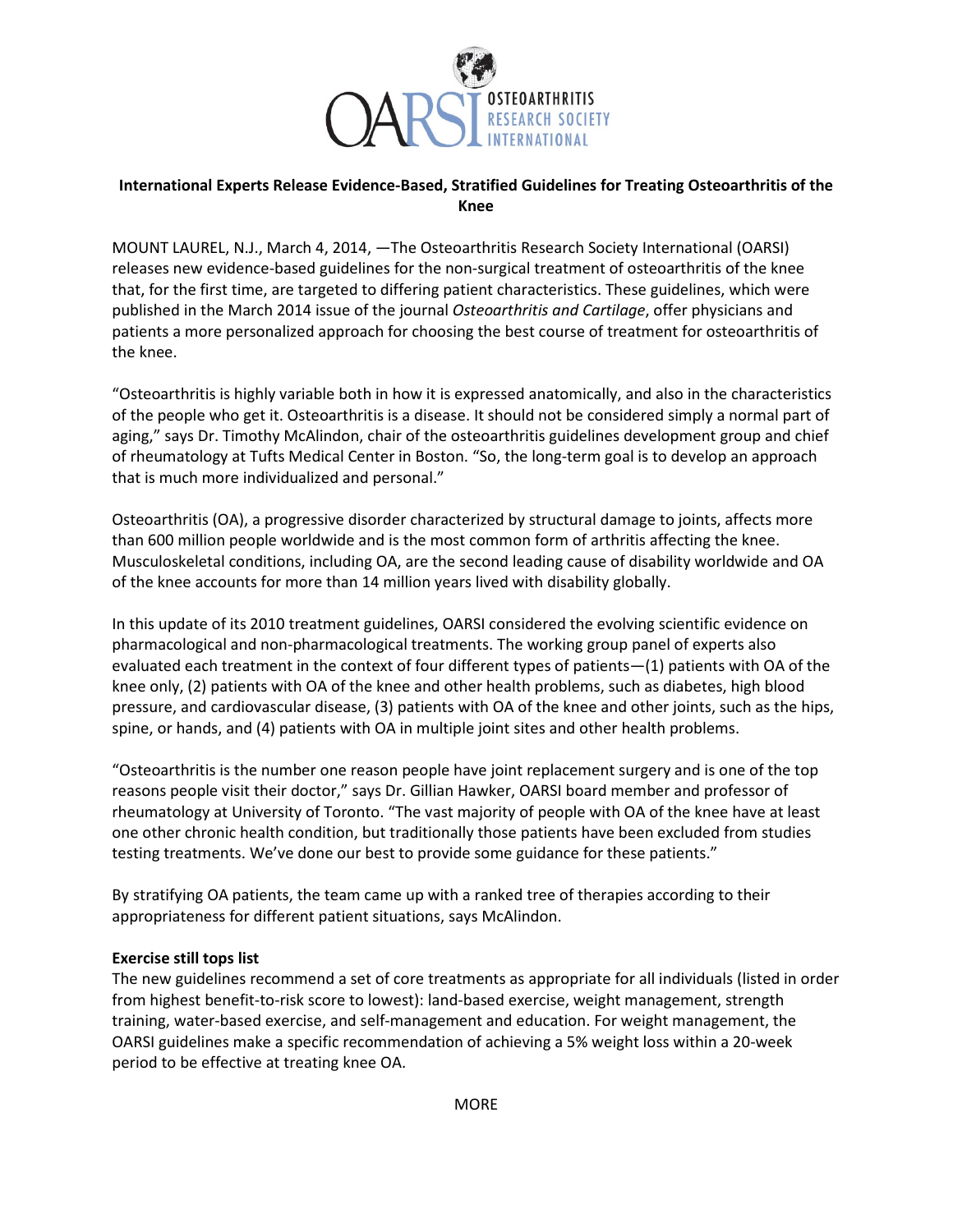In addition, for patients who have OA of the knee only and no other health problems, the guidelines recommend biomechanical interventions such as knee braces, corticosteroid injections to the joint, topical non-steroidal anti-inflammatory drugs (NSAIDs), walking canes, oral selective NSAIDs, capsaicin, oral non-selective NSAIDs, the prescription drug duloxetine, and acetaminophen/paracetamol as appropriate treatments.

The guidelines also determined that some treatments are not appropriate for any category of patients, including electrotherapy/neuromuscular electrical stimulation and the drug risedronate. Also, the guidelines classify chondroitin and glucosamine as not appropriate for the purpose of reversing or slowing disease progression.

"There's still a great emphasis on non-pharmacological approaches, which are recommended as the core treatments to be attempted first," for all patients, says McAlindon. OARSI board member Dr. Jeffrey Katz highlights that land-based exercise, such as walking, consistently tops the list of effective treatments, with the highest benefit-to-risk score.

"Although it's not necessarily intuitive for people with pain and joint problems, simply walking is a mainstay treatment that leads to demonstrable improvements," says Katz, a rheumatologist at Brigham and Women's Hospital in Boston. Physical activity is also essential in managing many chronic conditions that often accompany OA.

McAlindon also says there is an increasing trend in the use of topical medications such as capsaicin for pain relief and, as such, these treatments feature more prominently in this guideline 'tree' than they did in the past.

Another important change from previous guidelines was that increased safety concerns about acetaminophen/paracetamol and opioid painkillers lowered the appropriateness scores of these treatments for certain patients. At the same time, evidence had strengthened in recent years for the use of the drug duloxetine, thermal mineral baths known as balneotherapy, and land-based exercises such as t'ai chi in treating OA of the knee.

"There aren't any huge surprises in these recommendations. The main difference is that we've taken a step towards more patient-centered clinical decision making," says McAlindon.

## Personalized scores for treatments

Previously, the guidelines provided only ranked scores for treatments to guide physicians, without categorizing specific treatments as appropriate or not. Now, each treatment has been given a specific recommendation category of either 'appropriate', 'not appropriate', or 'uncertain' for each of the four types of patients.

Each working group member gave each treatment an appropriateness score, a risk score, and a benefit score based on the current scientific literature. Members evaluated each treatment solely on safety and efficacy—they did not factor in cost of, access to, or insurance coverage of treatments.